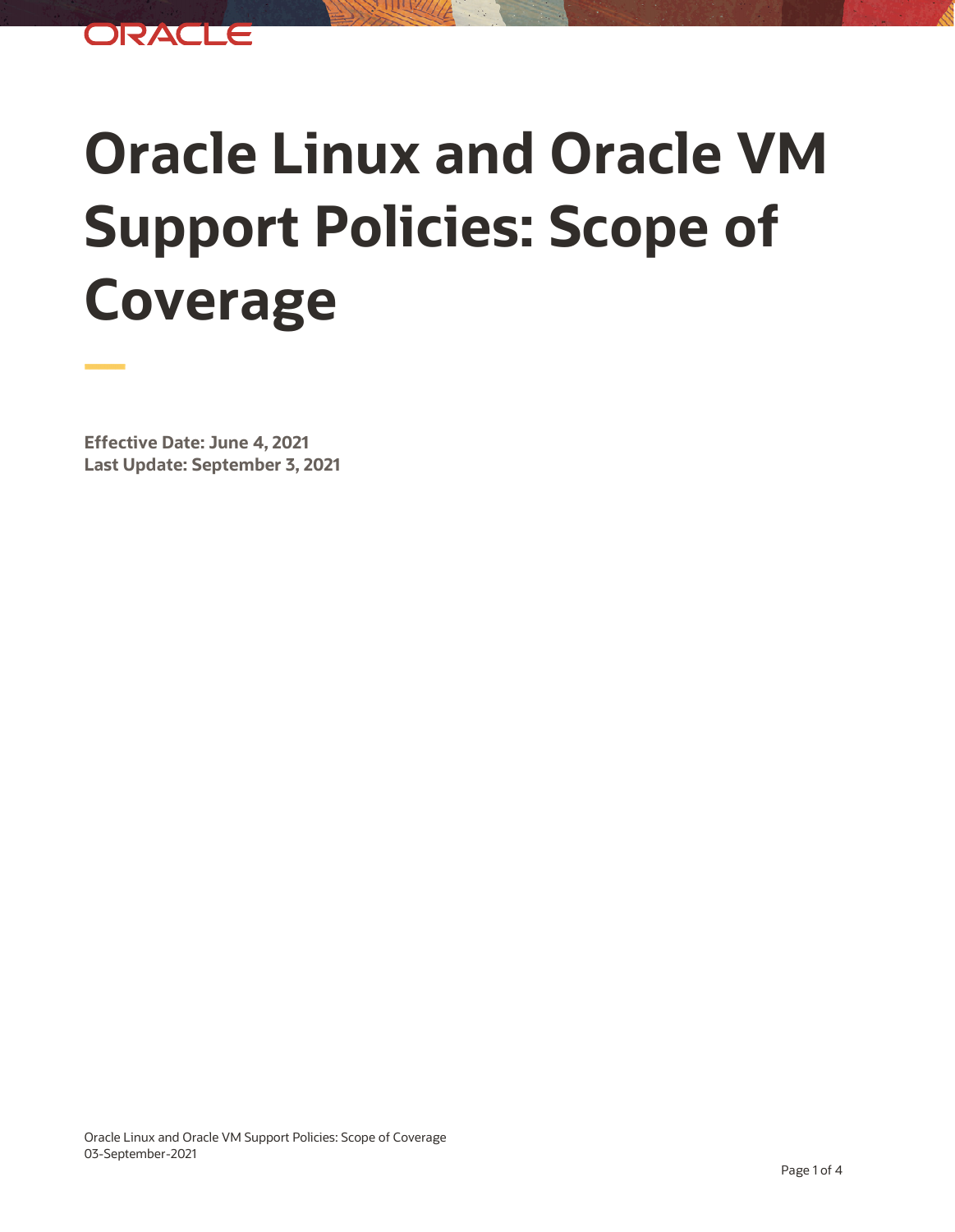**Service request assistance for the following support topics is available to customers acquiring Oracle Linux Premier Support, Oracle Linux Basic Support, and Oracle Linux Extended Support.** 

- New System Installation
	- o Installing and configuring Oracle Linux
	- o Boot loader (e.g., configuring the boot loader in a multi-boot environment)
	- o Partitioning the hard drive
	- o Configuring print options
	- o Configuring hardware
	- o Network (e.g., registering system with Oracle, updating profiles, creating entitlements)
	- o Upgrading unaltered systems
- Advanced Configuration
	- o X windows (e.g., changing window managers, configuring local X windows setups)
	- o Debugging and resolving bugs in the operating system
	- o Installing and configuring Java
	- o Kernel tuning
	- o Resolving third party application issues, using commercially reasonable efforts, by working with you and the application vendor, provided you have a valid support agreement in place with Oracle and the application vendor for the system on which the application is running.
- Bash scripting
	- o System Administration
	- o Accessing the remote terminal
	- o Configuring the FTP server
	- o Configuring and installing Amanda software
	- o Configuring the network (e.g., ISDN dial-in server, ISDN servers and PPP connection issue diagnosis)
	- o Firewall (e.g., port forwarding setup, IP masquerading setup help)
	- o Software RAID (e.g., disaster recovery preparation, disk failure recovery)
	- o Security (e.g., installing Oracle Linux IPSec tools and packages, verifying an IPSec install)
	- o Oracle Linux performance tuning, monitoring and logging
	- o Web Server (e.g., Apache setup and configuration, Apache web server problem diagnosis)
	- o Mail Server (e.g., creating domains, aliases, and virtual users, configuring remote user mail forwarding)

## **Service request assistance for the following support topics is available to customers acquiring Oracle VM Premier Support and Oracle VM Extended Support**.

- New System Installation
	- o Installing and configuring Oracle VM
	- o Boot loader (e.g., configuring the boot loader in a multi-boot environment)
	- o Partitioning the hard drive
	- o Configuring hardware
	- o Network (e.g., registering system with Oracle, updating profiles, creating entitlements)
	- o Upgrading unaltered systems
- Advanced Configuration
	- o Debugging and resolving bugs in the operating system
	- o Kernel and hypervisor tuning
	- o Resolving third party application issues, using commercially reasonable efforts, by working with you and the application vendor, provided you have a valid support agreement in place with Oracle and the application vendor for the system on which the application is running inside guest and/or virtual machines.
	- o Bash scripting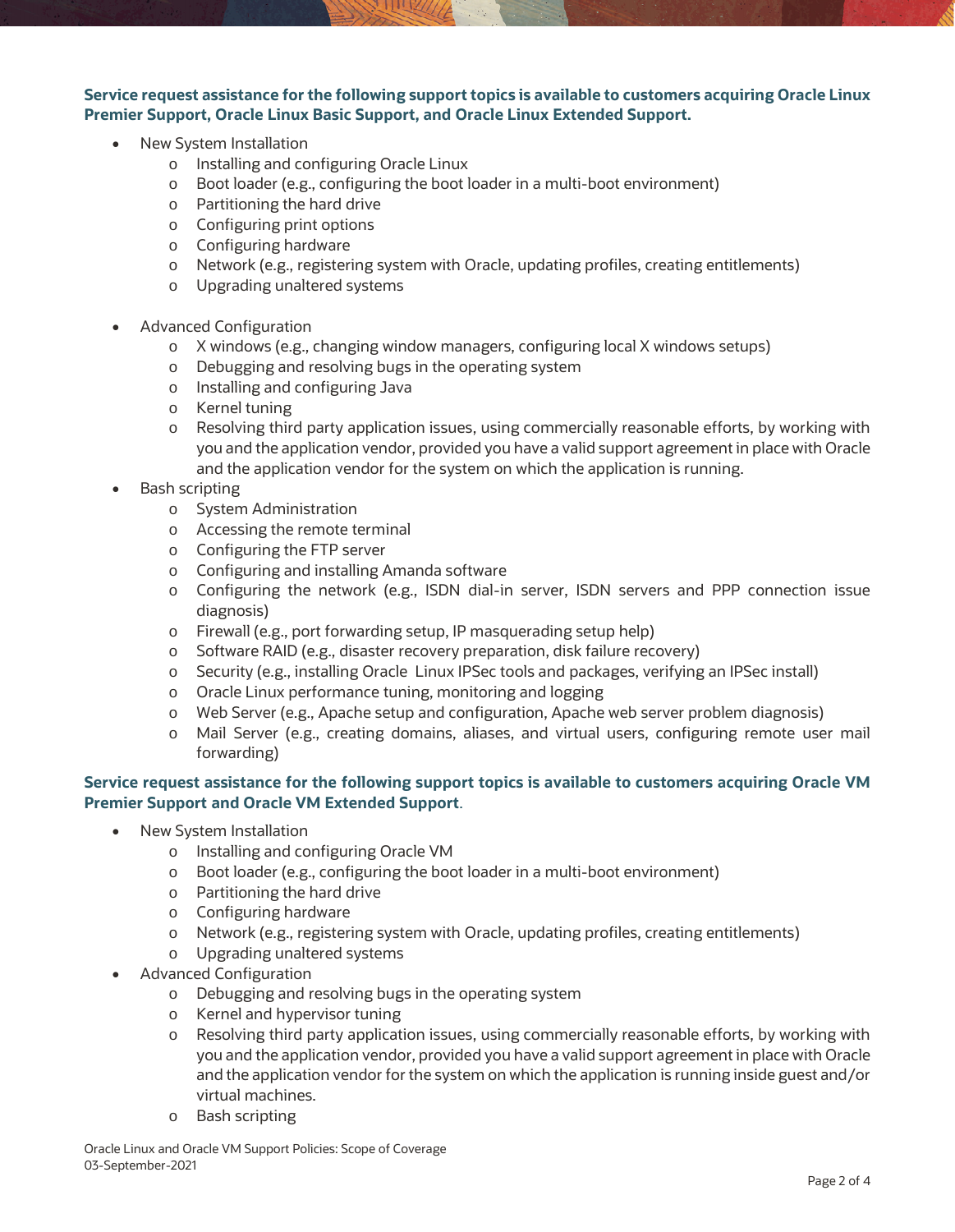- System Administration
	- o Accessing the remote terminal
	- o Configuring the network (e.g., ISDN dial-in server, ISDN servers and PPP connection issue diagnosis)
	- o Firewall (e.g., port forwarding setup, IP masquerading setup help)
	- o Software RAID (e.g., disaster recovery preparation, disk failure recovery)
	- o Oracle VM performance tuning, monitoring and logging
	- o Configuring, monitoring, creating, tuning and installing virtual machines

## **Service request assistance for the following support topics is available to customers acquiring Oracle Linux Trial Support Services.**

- New System Installation
	- o Installing and configuring Oracle Linux
	- o Boot loader (e.g., configuring the boot loader in a multi-boot environment)
	- o Partitioning the hard drive
	- o Configuring print options
	- o Configuring hardware
	- o Network (e.g., registering system with Oracle, updating profiles, creating entitlements)
	- o Upgrading unaltered systems
- Advanced Configuration
	- o X windows (e.g., changing window managers, configuring local X windows setups)
	- o Identifying known bugs in the operating system
	- o Installing and configuring Java
	- o Kernel tuning
	- o Resolving third party application issues, using commercially reasonable efforts, by working with you and the application vendor, provided you have a valid support agreement in place with Oracle and the application vendor for the system on which the application is running.
	- o Bash scripting
- System Administration
	- o Accessing the remote terminal
	- o Configuring the FTP server
	- o Configuring and installing Amanda software
	- o Configuring the network (e.g., ISDN dial-in server, ISDN servers and PPP connection issue diagnosis)
	- o Firewall (e.g., port forwarding setup, IP masquerading setup help)
	- o Software RAID (e.g., disaster recovery preparation, disk failure recovery)
	- o Security (e.g., installing Oracle Linux IPSec tools and packages, verifying an IPSec install)
	- o Oracle Linux performance tuning, monitoring and logging
	- o Web Server (e.g., Apache setup and configuration, Apache web server problem diagnosis) Mail Server (e.g., creating domains, aliases, and virtual users, configuring remote user mail forwarding)

## **Service request assistance for the following support topics is available to customers acquiring Oracle VM Trial Support Services.**

- New System Installation
	- o Installing and configuring Oracle VM
	- o Boot loader (e.g., configuring the boot loader in a multi-boot environment)
	- o Partitioning the hard drive
	- o Configuring hardware

Oracle Linux and Oracle VM Support Policies: Scope of Coverage 03-September-2021